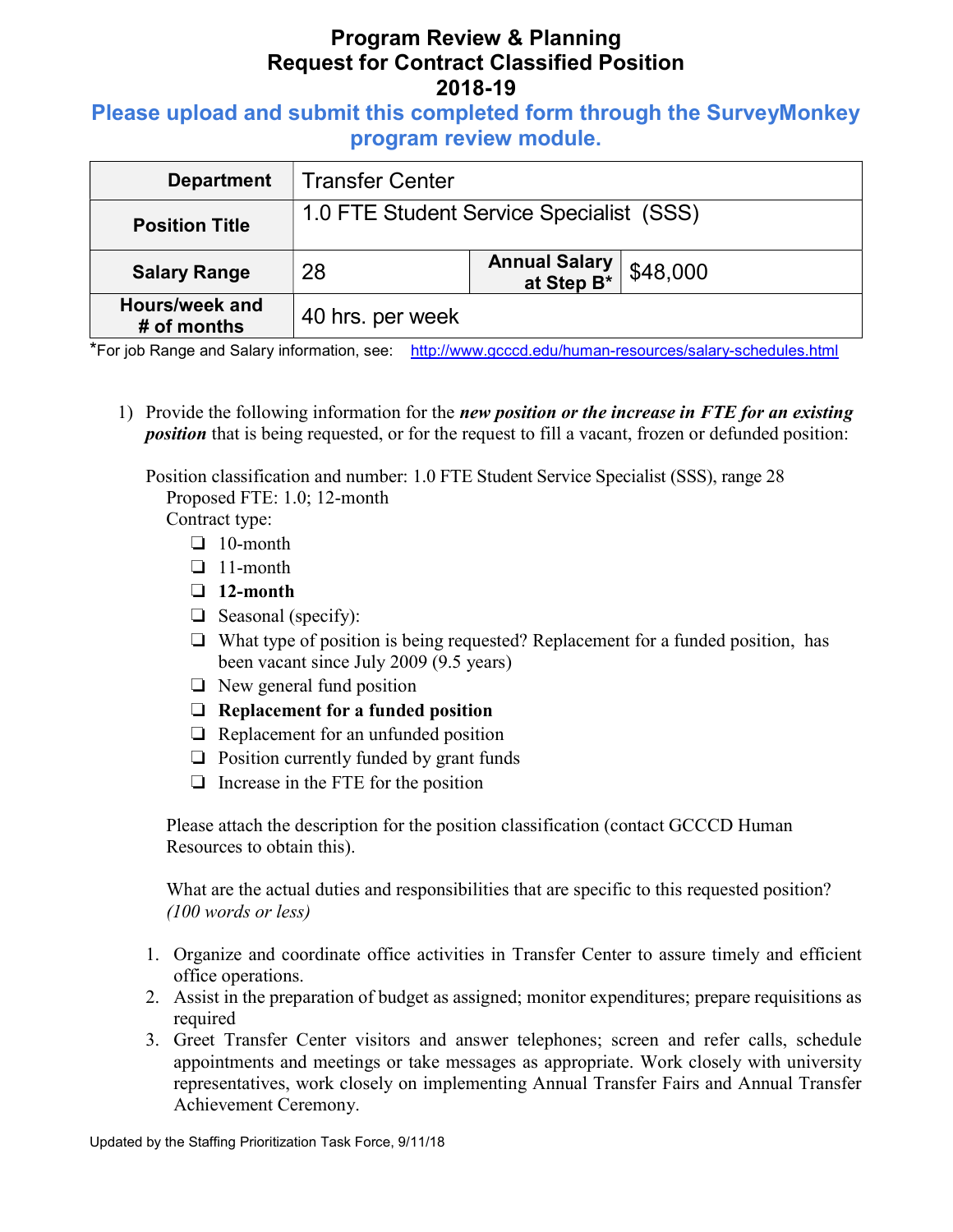# Please upload and submit this completed form through the SurveyMonkey program review module.

- 4. Answer Transfer related questions and provide specialized information and assistance to students, instructors, university representatives, and others in assigned area of student services.
- 5. Communicate with other district Transfer Center departments and personnel, local high schools, community organizations and other outside organizations and agencies to exchange information and coordinate activities.
- 6. Transfer is one of the metrics of the funding formula and this position will help to increase number of students served in Transfer center which would lead to being prepared for transfer admission.

2) Is the position being requested in order to comply with state or federal mandates/requirements? (Rubric Criterion 1)

☐ Yes

Cite the specific mandate/requirement (100 words or less):

#### $\square$  No

3) How are the duties of the requested position currently being performed, if at all?

Most of the duties of this position are performed by Transfer Center Coordinator, who is the counseling faculty, and remaining work is performed by student hourlies, including fliers/newsletters, as well as limited SARS functions. Some duties remain unperformed, including coordinating transfer days, various transfer workshops, classroom presentations, creating transfer related reports, etc.

Since more of the Student Services Specialist duties are not performed or underperformed, the transfer students are not being served efficiently.

Because, there is no current staff within the Transfer Center, all staff related workload falls on Transfer Center Coordinator and student hourlies, which directly impacts department services, and the ability for our students to transfer successfully.

How does the lack of this position impact the program or service area?

1. The major impact is that the program cannot grow, and has to limit the services to students. Which affecting the number of students transferring. For instance, UCSD Day at Cuyamaca event, a mini fair at Cuyamaca that emphasizes various departments from UCSD was cancelled this year because Transfer Center Coordinator did not have time to plan this event. Also, other events are not being offered like SDEC mini fairs throughout a year, and more.

2. Transfer Center Coordinator has to focus on day to day activities of the Center instead of bigger picture, which effects students in the long run. Here are few examples on how lack of this position impacts the program and students:

a. The transfer related information has been inaccurately dissimilated to students because of various student hourlies and their skill level. For instance, one student hourly, sent out an email to students asking them to complete the ADT verification, which created the confusion between students since the email was sent as an error. That added to the work load of the TC Coordinator since she had to contact over 100 students separately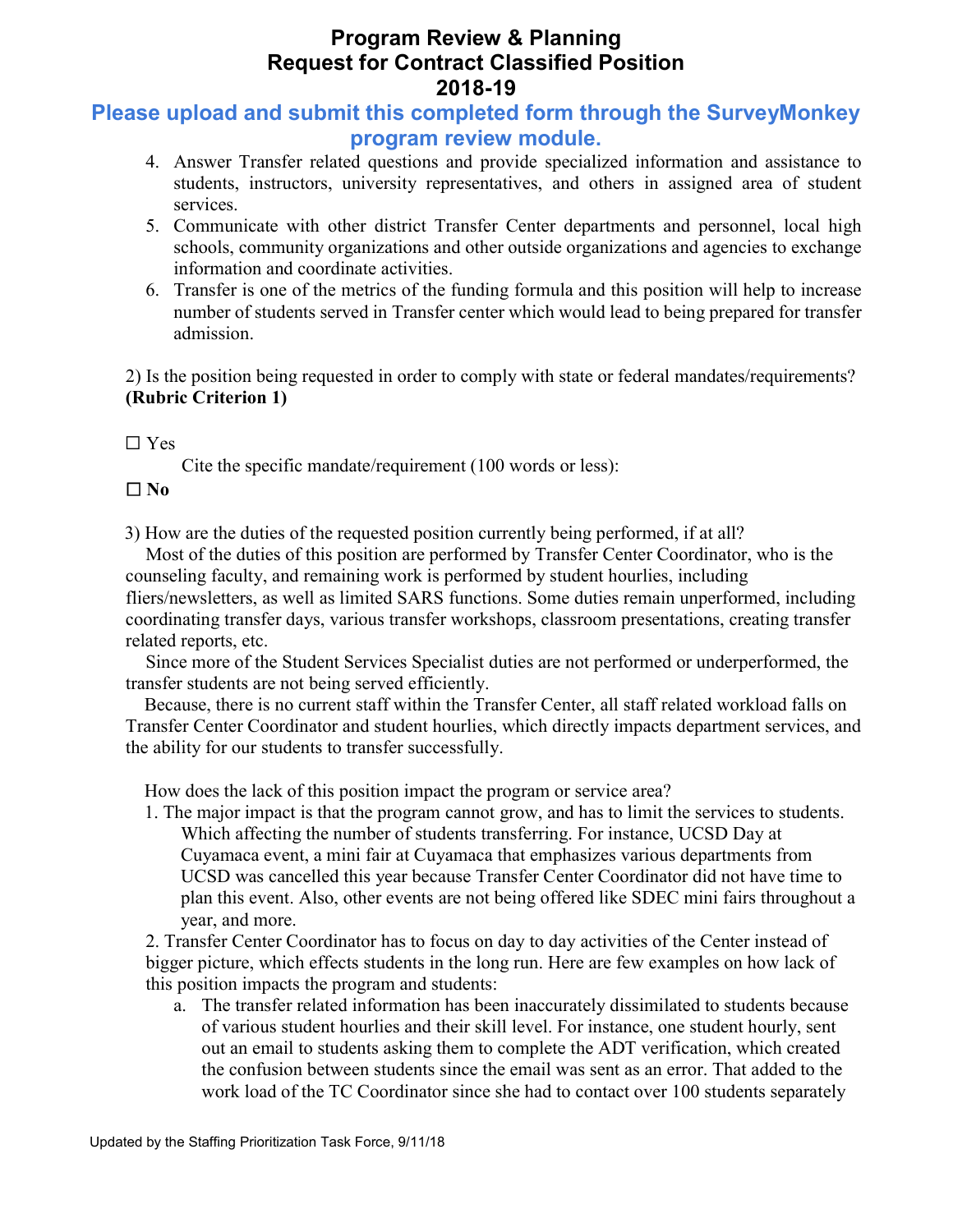## Please upload and submit this completed form through the SurveyMonkey program review module.

to clarify the confusing message. The consistent turnover requires new training which TC Coordinator lacks.

- b. Our relationship with four-year public universities (other than SDSU and UCSD) have not been maintained or established, which affects exposure to other transfer options for students.
- c. The transfer fairs are not elaborate and, do not include instructional participation which affects students.
- e. The TC office coverage is not consistent, we have gaps in coverage due to student hourly class schedule, and the access is limited at times.

Since the Transfer Center Coordinator performs most of this positions duties, in addition her time is spent on coordinating Transfer Center, helping students to learn more about other transfer options such as out-of- state universities, Ivy League universities, etc. Due to the high workload the Transfer Coordinator is not able to look into data on who TC serves and how TC can improve equity gaps when serving students, or work closely with DSPS/EOPS students.

What impact, if any, have frozen or vacant positions within the department had on services or staff workload?

The workload of the Transfer Center Coordinator has been impacted tremendously. She takes care of all the small details for the center, including ordering paper, other supplies, filing the facilities requests, working with duplicating for various events, updating the TC website, etc. The lack of ability to concentrate on students transferring has affected the overall number of students who could successfully transfer.

#### (200 words or less) (Rubric Criteria 1)

4. How has the program/service area changed over the most recent five academic years and/or how is it expected to change within the next five years (i.e. growth, additional services, increased workload and reorganization) that warrants this position? \*\*Please use both quantitative and qualitative data including, but not limited to: enrollment and productivity data, staffing or other studies, surveys, volume of students or employees served, total comp time accrued, number of hourly/ intern/ volunteer/work-study, and services provided.\*\* (200 words or less) (Rubric Criteria 2)

Years 2013-2014 2014-2015 2015-2016 2016-2017 2017-2018 # of students 9145 8474 7246 3390 5670 # of transfer student application to SDSU 20,308 21,402 22,573 23,051 22,977 # of transfer student application to UCSD 73 85 62 74 116 # of students indicated 5332 5322 5823 6224 6198

Updated by the Staffing Prioritization Task Force, 9/11/18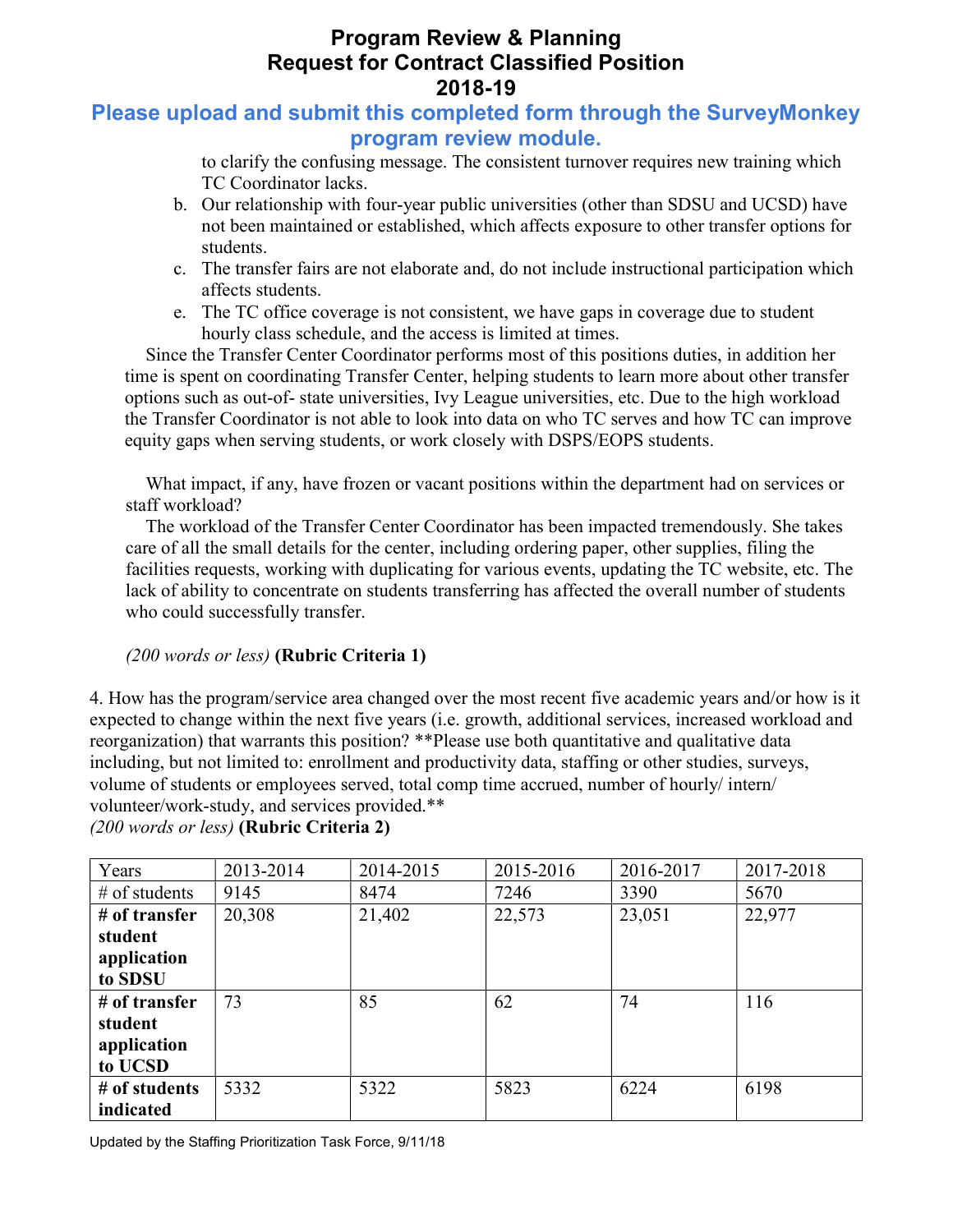### Please upload and submit this completed form through the SurveyMonkey program review module.

| educational |  |  |  |
|-------------|--|--|--|
| goal as     |  |  |  |
| transfer at |  |  |  |
| Cuyamaca    |  |  |  |

The table above clearly indicates that there has been steady increase in number of applicants to SDSU and UCSD in the past several years. The table also shows that number of students who seek transfer assistance have been decreasing. The number of students served in TC has significantly decreased in 2016-2017 because TC Coordinator was filling in as acting Chair of General Counseling and in 2017-2018 TC Coordinator was heavily involved with Guided Pathways initiative. This does not mean that students do not need help, it means that we are not meeting student's needs.

- 5. How would this position's main duties specifically support the institution's strategic priorities?
	- 1. Acceleration
	- 2. Guided Student Pathways
	- 3. Student Validation and Engagement
	- 4. Organizational Health

Priority #2 Guided Student Pathways: This position directly supports Guided Student Pathways as transfer students need to choose a transfer pathway to reach their educational goals. Transfer is one of the metrics of guided pathways and we need comprehensive transfer services to ensure our students meet their transfer goals.

Priority #3 Student Validation and Engagement: The Transfer Center provides validation and engagement; helping diverse student populations understand their role in transfer process. Also, the Transfer Center encourages students to become an advocate of their education path.

Priority #4 Institutional Health: The Transfer Center is a priority for the transfer students. This position will improve the institutional health by providing ongoing support to the faculty, students, classified staff, and student hourly. Transfer is one of the metrics of the new funding formula and lack of this position will impact the funds the Transfer Center/Counseling department will receive.

Having this position in the Transfer Center will be make a crucial difference when it comes to Guided Pathways work Cuyamaca College is embarking on. The student service specialist alongside of the Transfer Center Coordinator will help students to enter their transfer pathway and stay on their path by conducting the transfer pathway workshops, creating and maintaining pathways with four-year institutions, maintaining current information on the transfer center website and ensuring students' validation and engagement.

(200 words or less) (Rubric Criteria 3)